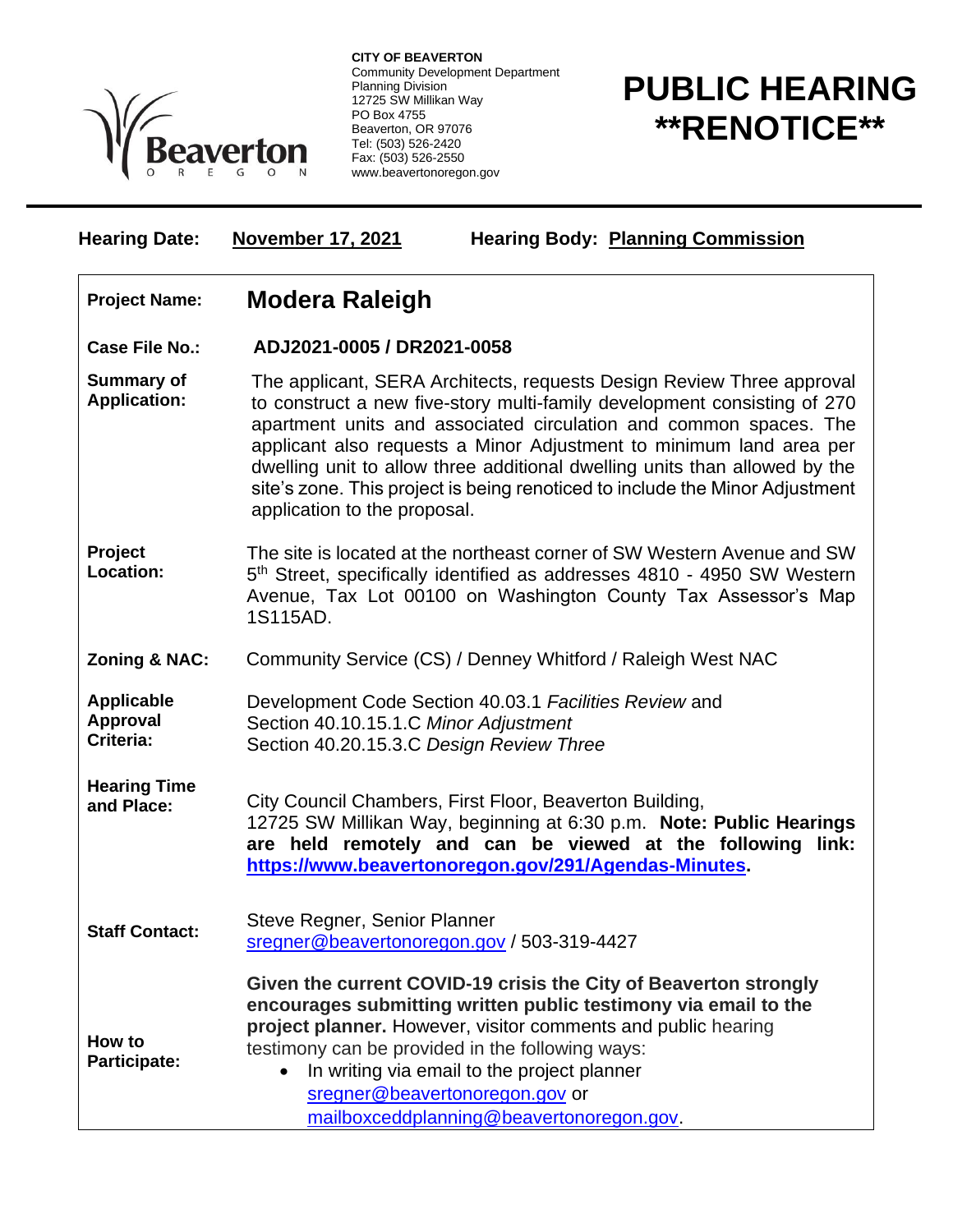- In writing via mail to project planner to PO Box 4755, Beaverton, OR 97076
- *In person on a video link.* The Planning Commission Meeting can be viewed from the Beaverton Building Council Chambers, and inperson public hearing testimony may be provided on a computer set up in the Beaverton Building.
- *Join Zoom webinar conference via phone or computer. Meeting ID and password, as well as the meeting link, can be found at*  [https://www.beavertonoregon.gov/291/Agendas-Minutes.](https://www.beavertonoregon.gov/291/Agendas-Minutes)

*NOTE: The City of Beaverton has declared a State of Emergency due to COVID-19 and the Community Development Division is closed to the public until further notice. The Community Development Department is evaluating temporary changes to processes and procedures to respond appropriately to the COVID-19 State of Emergency, and is committed to ensuring that the land use review process continues to fulfill the requirements of state and local law while protecting the health and wellbeing of the community.*

During this State of Emergency, staff strongly encourages you to submit any testimony comments or questions via email to the Project Planner. Pursuant to Section 50.83 of the Beaverton Development Code, written comments or exhibits submitted prior to the hearing to be submitted by staff at the hearing must be received by the City Recorder no later than 4:30 p.m. on the day of the scheduled hearing. Mailed written comments to the Commission should be sent to the attention of Steve Regner, Planning Division, PO Box 4755, Beaverton, OR 97076. To be made a part of the staff report, correspondence needs to be received by **November 5, 2021**. All written testimony provided prior to the meeting will be provided to Planning Commission prior to their decision. Please reference the Case File Number and Project Name in your written comments. Comments may also be provided via email to [sregner@beavertonoregon.gov.](mailto:sregner@beavertonoregon.gov)

Staff strongly encourages you to participate in the public process by reviewing documents online and viewing the public meeting at [https://www.beavertonoregon.gov/291/Agendas-Minutes.](https://www.beavertonoregon.gov/291/Agendas-Minutes) The City has implemented a phone-based tool for submitting oral testimony at Planning Commission meetings and/or provide an opportunity to testify via webcam at the Beaverton Building during the hearing. The telephone call-in line for public testimony during the public hearing is 503-755-9544. If you do not have the technology to view documents, watch, or participate in the meeting, please contact the project planner for additional support.

## **Facilities Review Committee Meeting Day: October 13, 2021**

The Facilities Review Committee is not a decision making body, but advises the Director and Planning Commission on a project's conformity to the technical criteria specified in Section 40.03.1 of the Beaverton Development Code. The Director will include the Committee's recommendation in the staff report to the decision making authority. The Facilities Review Committee meeting is open to the public, but is not intended for public testimony.

A copy of the pre-application conference notes, neighborhood meeting information, and all other documents and evidence submitted by or on behalf of the applicant, and applicable review criteria, are available for inspection at the Beaverton Planning Division, 4<sup>th</sup> floor, Beaverton Building, 12725 SW Millikan Way, between the hours of 7:30 a.m. and 4:30 p.m. Monday through Friday, except holidays. A copy of the staff report will be available for inspection at no cost at least seven (7) calendar days before the hearing. A copy of any or all materials will be provided at reasonable cost. A copy of the staff report may also be viewed online at: [www.beavertonoregon.gov/DevelopmentProjects](http://www.beavertonoregon.gov/DevelopmentProjects)

The Planning Commission shall conduct hearings in accordance with adopted rules of procedure and shall make a decision on the development application after the hearing closes. Failure to raise an issue in a hearing, by testifying in person or by letter, or failure to provide statements or evidence with sufficient